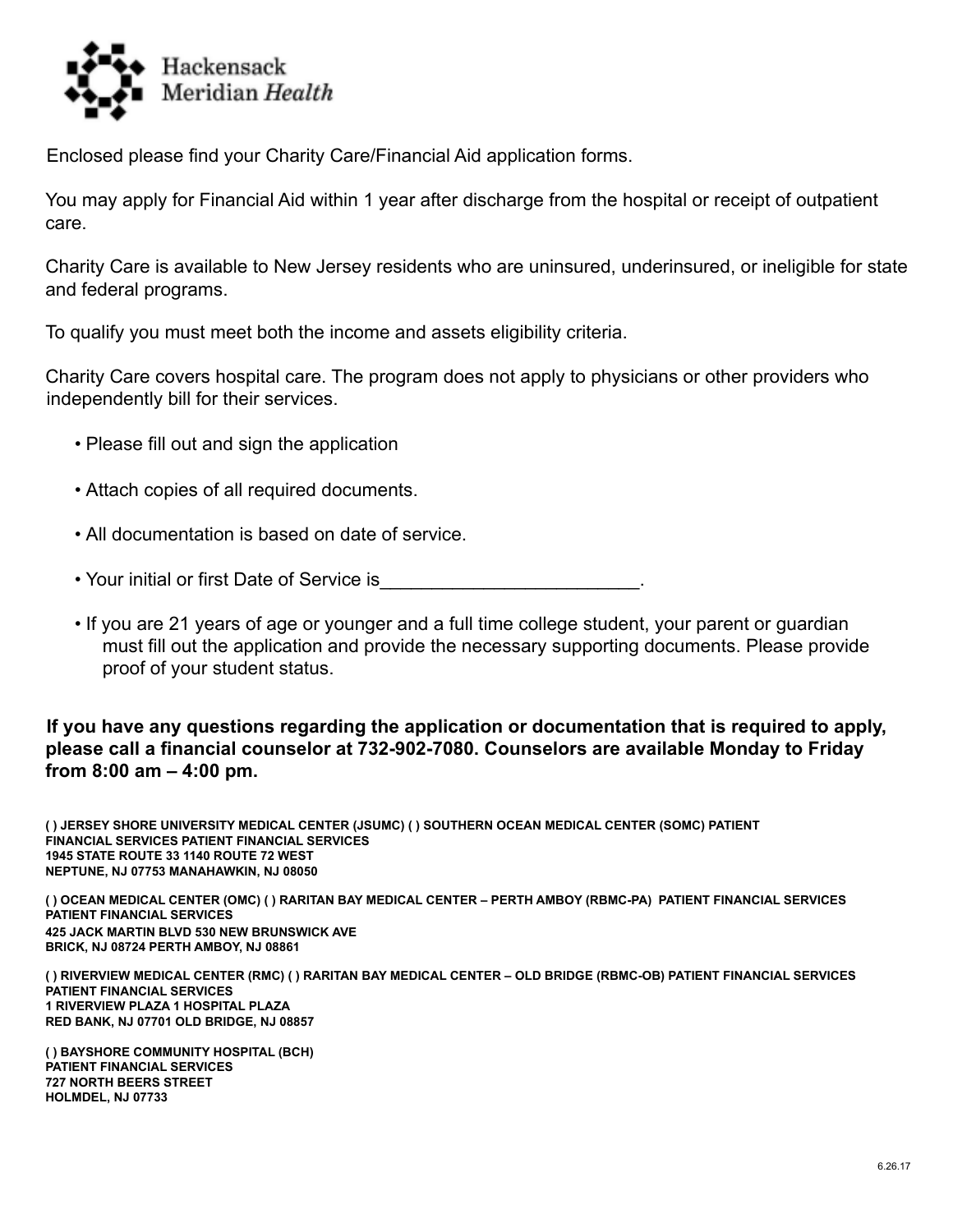**To further assist us in processing your application for charity care, please provide copies of the documents listed below which apply to your situation. If the appropriate documentation listed below is not provided or your application is incomplete, we will not be able to process your application. All required documents are based on your Date of Service. Date of Service means the first day you were actually in the hospital.**

Insurance Cards, please copy the front and back

Personal ID for patient, spouse, children under 18, and full time college students under 21. • Please choose one for each member of your family: driver's license, birth certificate, Social Security card, passport

Asset statements that include the balance on your date of service

- Checking, savings, and debit card account statements
- If the statement is a printout, have it stamped and signed by the financial institution representative. •
- Deposits over your reported income may require an explanation.
- Current documentation for any CD's, IRA's, 401K's, stocks or bonds.

Proof of Income for the one month prior to the date of service

• Proof of earned income, including pay stubs or a written signed statement of gross earnings from your employer on business letterhead.

• If you are self -employed, a profit and loss statement signed by an accountant is required. • Proof of unearned income, including but not limited to retirement pension, child support, alimony, VA benefits, Social Security award letter, SSI Award letters for all family members, unemployment or State Disability record or other financial contributions.

• Complete copy of your Tax Return for the prior year. If you did not file please call 1-800-829-1040 to request a verification of non- filer status.

Proof of Residence prior to the date of service

- Must show street address NOT a PO Box
- Please choose one of the following: driver's license, copy of lease, utility bill, letter of support, dated mail with your name and address issued prior to date of service

Patient's attestation: (sign and date all that apply).

• Spouse's attestation if married (sign and date all that apply).

Have the enclosed Letter of Support signed by the person with whom you reside (other than a spouse) that is helping to support you.

# **Please mail your application and documents to:**

**Jersey Shore University Medical Center Financial Assistance 1945 State Route 33 Neptune, NJ 07753**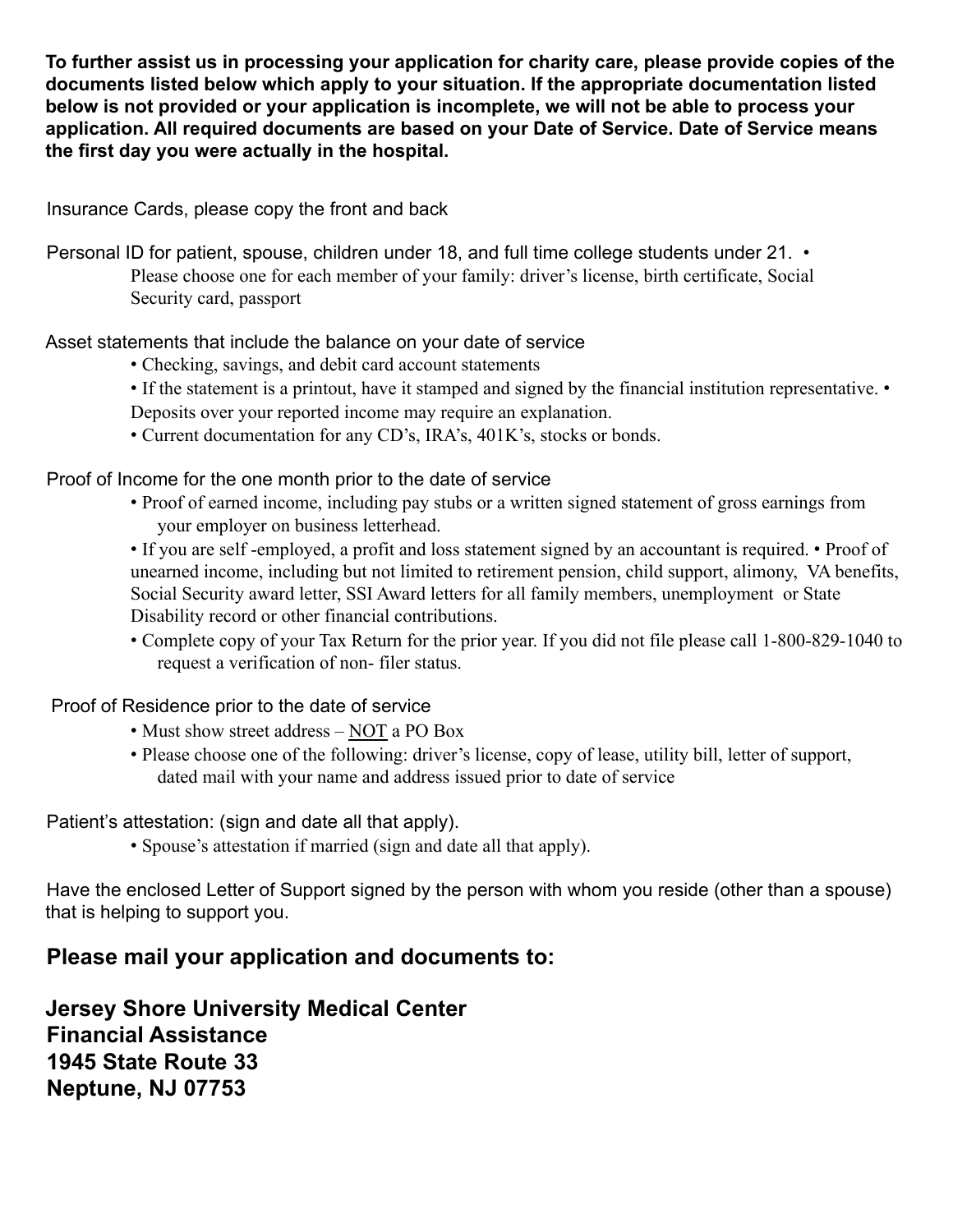

### **New Jersey Hospital Care Assistance Program Application for Participation**

### **( ) JSUMC ( ) OMC ( ) RMC ( ) BCH ( ) SOMC ( ) RBMC-PA ( ) RBMC-OB SECTION I – PERSONAL**

| PATIENT NAME (LAST, FIRST, M.I.)                                       |                     |                 |                                      |                           |                              | <b>DATE OF BIRTH</b>      |  |  |
|------------------------------------------------------------------------|---------------------|-----------------|--------------------------------------|---------------------------|------------------------------|---------------------------|--|--|
| <b>DATE OF APPLICATION</b>                                             |                     | DATE OF SERVICE |                                      |                           | PREGNANT?                    |                           |  |  |
|                                                                        |                     |                 |                                      |                           |                              | YES NO                    |  |  |
| <b>STREET ADDRESS OF PATIENT</b><br>$\left( \right)$                   |                     |                 |                                      |                           | <b>TELEPHONE/CELL NUMBER</b> |                           |  |  |
| CITY, STATE, ZIP CODE                                                  |                     |                 |                                      |                           | <b>FAMILY SIZE</b>           | <b>MARITAL STATUS</b>     |  |  |
| US CITIZENSHIP YES NO LEGAL RESIDENT SINCE:<br>PROOF OF N.J. RESIDENCY |                     |                 |                                      |                           |                              |                           |  |  |
|                                                                        |                     |                 |                                      | YES NO EMERGENCY SERVICES |                              |                           |  |  |
| <b>NAME OF GUARANTOR (If other than Patient)</b>                       |                     |                 | <b>INSURANCE COVERAGE:</b><br>YES NO |                           |                              |                           |  |  |
| NAME: POLICY #:                                                        |                     |                 |                                      |                           |                              |                           |  |  |
| <b>OTHER FAMILY MEMBERS</b>                                            | <b>RELATIONSHIP</b> |                 |                                      | <b>BIRTHDATE</b>          | <b>PREGNANT</b>              | <b>INSURANCE COVERAGE</b> |  |  |
| 1.                                                                     |                     |                 |                                      |                           |                              |                           |  |  |
| 2.                                                                     |                     |                 |                                      |                           |                              |                           |  |  |
| 3.                                                                     |                     |                 |                                      |                           |                              |                           |  |  |
| 4.                                                                     |                     |                 |                                      |                           |                              |                           |  |  |
| 5.                                                                     |                     |                 |                                      |                           |                              |                           |  |  |
| 6.                                                                     |                     |                 |                                      |                           |                              |                           |  |  |
| <b>SECTION II-ASSET CRITERIA</b>                                       |                     |                 |                                      |                           |                              |                           |  |  |

**INFORMATION**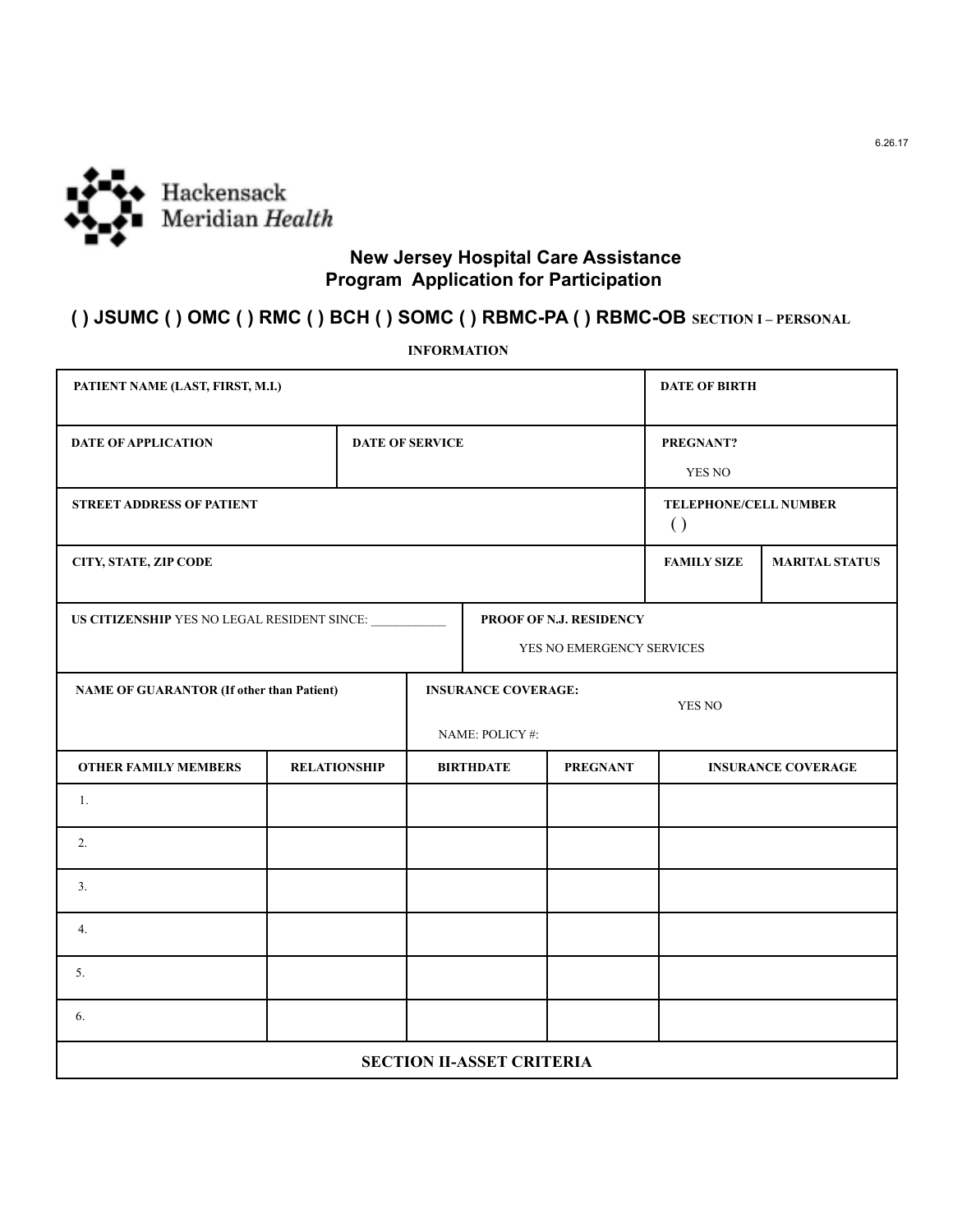### **ASSETS INCLUDE:**

A. Savings Accounts \_\_\_\_\_\_\_\_\_\_\_\_\_\_\_\_\_\_\_\_\_\_\_\_\_\_\_\_\_\_\_\_

B. Checking Accounts \_\_\_\_\_\_\_\_\_\_\_\_\_\_\_\_\_\_\_\_\_\_\_\_\_\_\_\_\_\_\_\_

C. Certificates of Deposit / IRA \_\_\_\_\_\_\_\_\_\_\_\_\_\_\_\_\_\_\_\_\_\_\_\_\_\_\_\_\_\_\_\_

D. Equity in Real Estate (other than primary residency)

E. Other Assets, 401K, Stocks and Bonds \_\_\_\_\_\_\_\_\_\_\_\_\_\_\_\_\_\_\_\_\_\_\_\_\_\_\_\_\_\_\_\_

F. TOTAL \_\_\_\_\_\_\_\_\_\_\_\_\_\_\_\_\_\_\_\_\_\_\_\_\_\_\_\_\_\_\_\_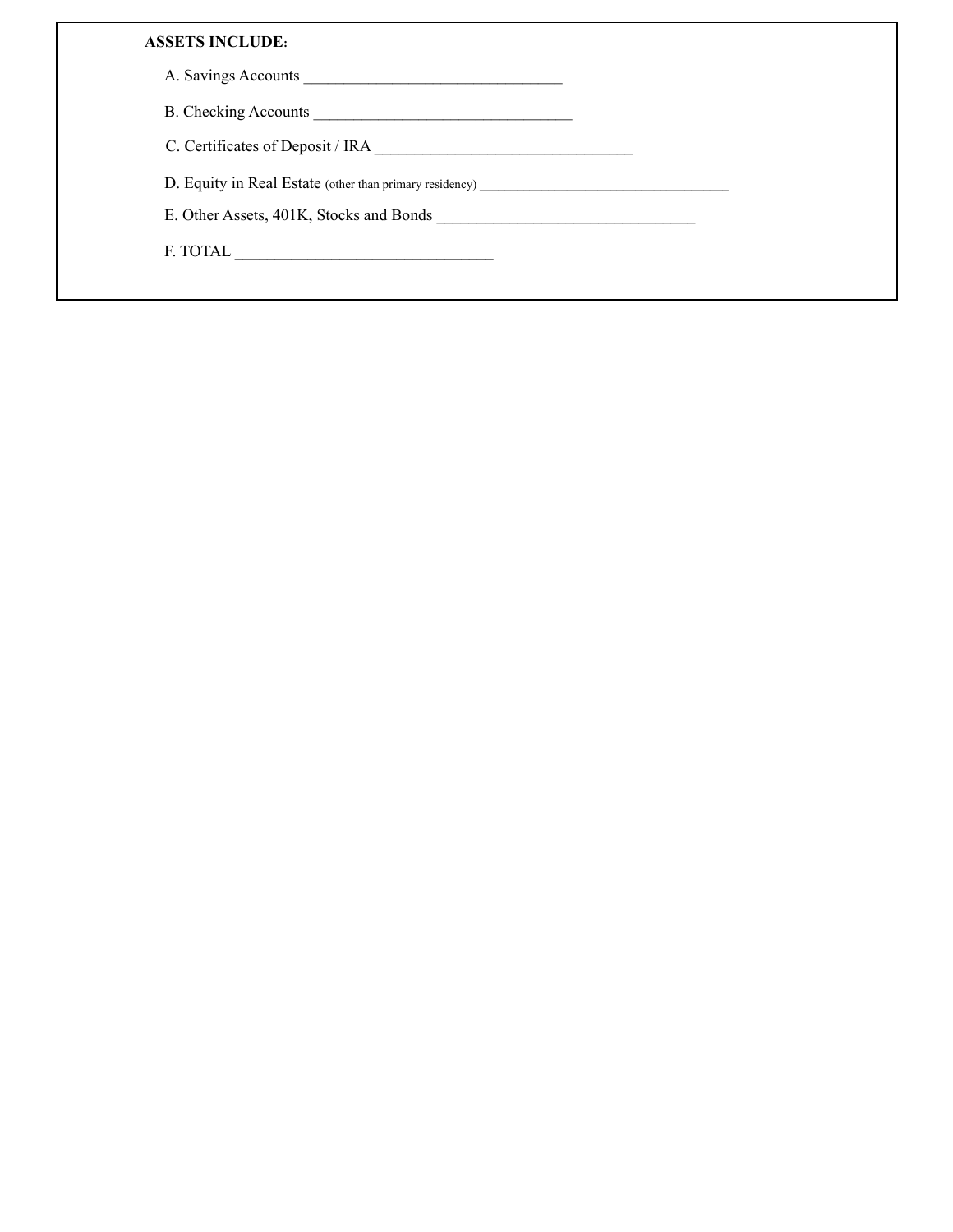\* FAMILY SIZE INCLUDES SELF, SPOUSE AND ANY MINOR CHILDREN. A PREGNANT WOMAN IS COUNTED AS TWO FAMILY MEMBERS . **SECTION III-INCOME CRITERIA** When determining eligibility for hospital care assistance, a spouse's income and credits must be used for an adult parent's(s) Income and credits must be used for a minor child. Proof of income must accompany this Application. Income is based on the calculation of either twelve months, three months, one month or one week of income prior to the date o f service. EMPLOYER NAME: TOTAL INCOME \$ SOURCES OF INCOME: Weekly Monthly Yearly A. Salary / Wages before Deductions \_\_\_\_\_\_\_\_\_\_\_\_\_\_\_\_\_\_\_\_\_\_\_\_\_\_\_\_\_\_\_\_ B. Public Assistance C. Social Security/Disability Benefits \_\_\_\_\_\_\_\_\_\_\_\_\_\_\_\_\_\_\_\_\_\_\_\_\_\_\_\_\_ D. Unemployment & Workman's Comp. E. Veteran's Benefits \_\_\_\_\_\_\_\_\_\_\_\_\_\_\_\_\_\_\_\_\_\_\_\_\_\_\_\_\_ F. Alimony / Child Support G. Other Monetary Support \_\_\_\_\_\_\_\_\_\_\_\_\_\_\_\_\_\_\_\_\_\_\_\_\_\_\_\_\_ H. Pension Payments I. Insurance or Annuity Payments J. Dividends / Interest \_\_\_\_\_\_\_\_\_\_\_\_\_\_\_\_\_\_\_\_\_\_\_\_\_\_\_\_\_ K. Rental Income L. Net Business Income M. Other (Strike benefits, training stipends, Military family allotment, estates or trust) \_\_\_\_\_\_\_\_\_\_\_\_\_\_\_\_\_\_\_\_\_\_\_\_\_\_\_\_\_\_\_\_\_\_\_ Other source of income:

**SECTION IV – CERTIFIED BYAPPLICANT**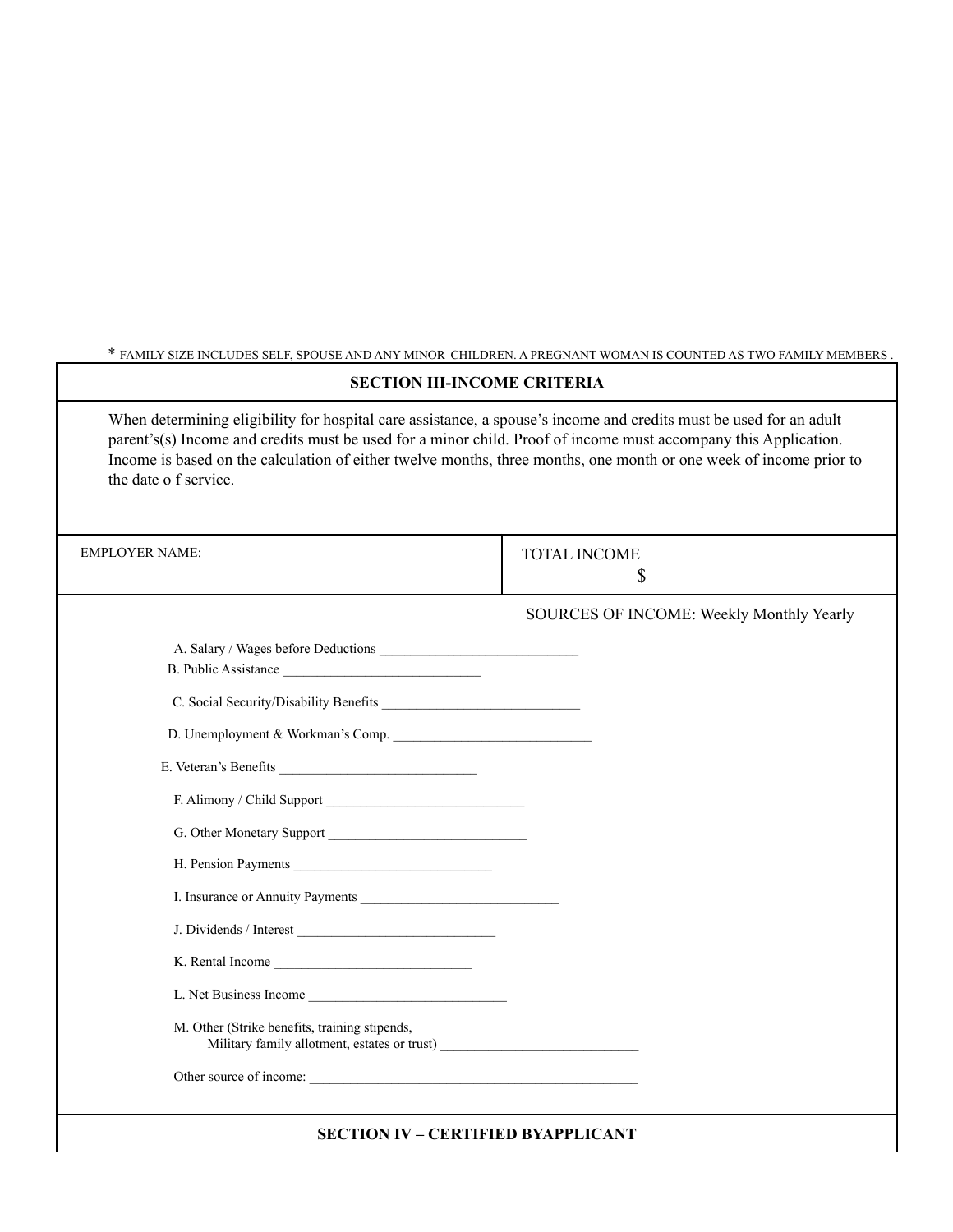| I understand that the information which I submit is subject to verification by the appropriate health care facility and the Federal or State<br>Governments. Willful misrepresentation of these facts will make me liable for all hospital charges subject to civil penalties. |                                                                  |                                                   |  |  |  |  |
|--------------------------------------------------------------------------------------------------------------------------------------------------------------------------------------------------------------------------------------------------------------------------------|------------------------------------------------------------------|---------------------------------------------------|--|--|--|--|
| If so requested by the health care facility, I will apply for governmental or private medical assistance for payment of the h ospital bill.                                                                                                                                    |                                                                  |                                                   |  |  |  |  |
| I certify that the above information regarding my family status, income and assets is true and correct.                                                                                                                                                                        |                                                                  |                                                   |  |  |  |  |
| I understand that it is my responsibility to advise the hospital of any change in status in regards to my income or assets.                                                                                                                                                    |                                                                  |                                                   |  |  |  |  |
| <b>SIGNATURE OF PATIENT OR GUARDIAN</b>                                                                                                                                                                                                                                        |                                                                  | <b>DATE</b>                                       |  |  |  |  |
|                                                                                                                                                                                                                                                                                |                                                                  |                                                   |  |  |  |  |
|                                                                                                                                                                                                                                                                                | <b>FOR OFFICE USE ONLY:</b> Responsibility No insurance coverage | $\frac{0}{0}$                                     |  |  |  |  |
|                                                                                                                                                                                                                                                                                |                                                                  |                                                   |  |  |  |  |
|                                                                                                                                                                                                                                                                                |                                                                  | DATE APPROVED: Effective: Figure 2014 Terminates: |  |  |  |  |
|                                                                                                                                                                                                                                                                                | Evaluator's Signature:                                           |                                                   |  |  |  |  |
|                                                                                                                                                                                                                                                                                |                                                                  |                                                   |  |  |  |  |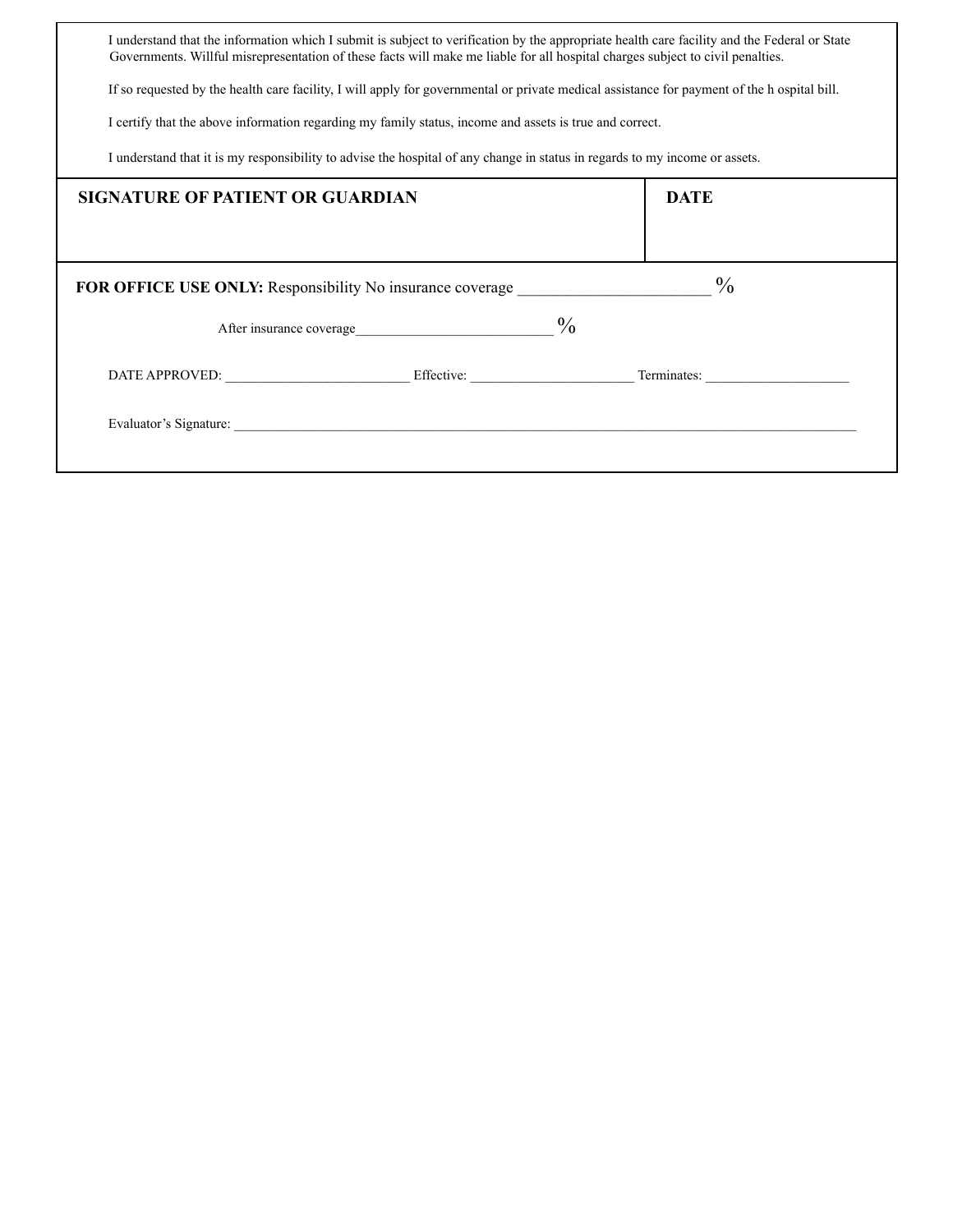# Hackensack<br>Meridian *Health*

# **PATIENT ATTESTATION**

**SIGN BELOW WHATEVER MAY APPLY TO YOUR SITUATION:**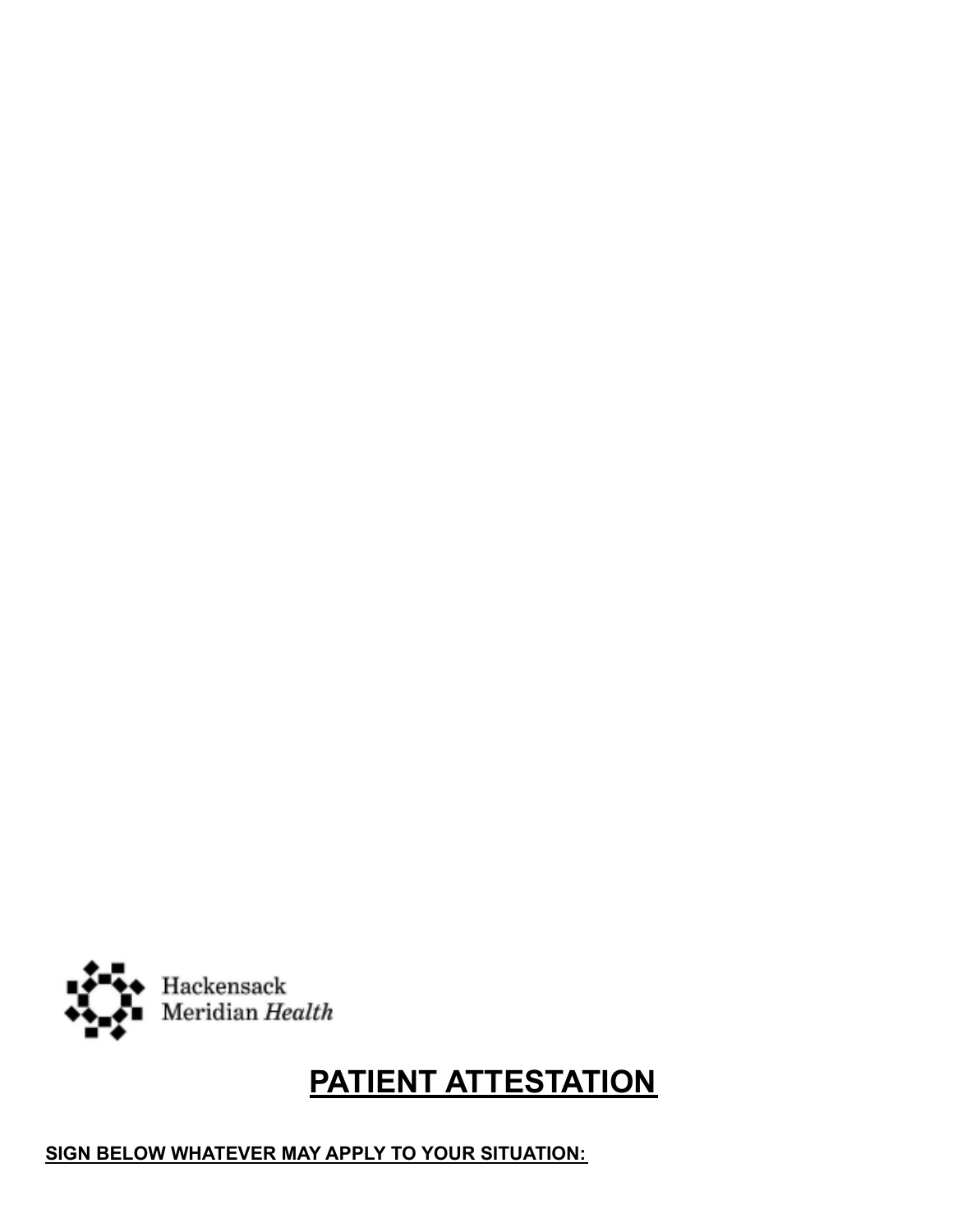1. I attest that as of  $\blacksquare$ 

|                                                                                                                               | (Patient / |
|-------------------------------------------------------------------------------------------------------------------------------|------------|
| Responsible Party) Relationship DATE                                                                                          |            |
| 2. I attest that I have NO ASSETS (Bank accounts, CD's, etc.) through myself or any other party.                              |            |
|                                                                                                                               | (Patient   |
| / Responsible Party) Relationship DATE                                                                                        |            |
| 3. I attest that I am HOMELESS and have been HOMELESS since                                                                   |            |
| / Responsible Party) Relationship DATE                                                                                        | (Patient   |
| 4. I attest that I have NO MEDICAL COVERAGE through myself or any other party to cover the<br>outstanding amount of my bills. |            |
|                                                                                                                               | (Patient   |
| / Responsible Party) Relationship DATE                                                                                        |            |
| RESIDENCY ATTESTATION MUST BE SIGNED BY THE PATIENT/RESPONSIBILITY PARTY                                                      |            |

### **5. I ATTEST THAT I AM/WAS A NEW JERSEY RESIDENT AT THE TIME SERVICES WERE RECEIVED AND that I INTEND TO REMAIN A RESIDENT OF NEW JERSEY.**

\_\_\_\_\_\_\_\_\_\_\_\_\_\_\_\_\_\_\_\_\_\_\_\_\_\_\_\_\_\_\_\_\_\_\_\_\_\_\_\_\_\_\_\_\_\_\_\_\_\_\_ \_\_\_\_\_\_\_\_\_\_\_\_\_\_\_\_\_\_\_\_\_\_\_ (Patient / Responsible Party) Relationship DATE

## **6. I AFFIRM THAT ALL INFORMATION GIVEN ON THIS ATTESTATION IS TRUE, COMPLETE AND CORRECT TO THE BEST OF MY KNOWLEDGE.**

 $\_$  , and the set of the set of the set of the set of the set of the set of the set of the set of the set of the set of the set of the set of the set of the set of the set of the set of the set of the set of the set of th (Patient / Responsible Party) Relationship DATE

Interviewer



# **SPOUSE ATTESTATION**

# **SIGN BELOW WHATEVER MAY APPLY TO YOUR SITUATION:**

 $\mathcal{L}_\text{max}$  , and the contract of the contract of the contract of the contract of the contract of the contract of the contract of the contract of the contract of the contract of the contract of the contract of the contr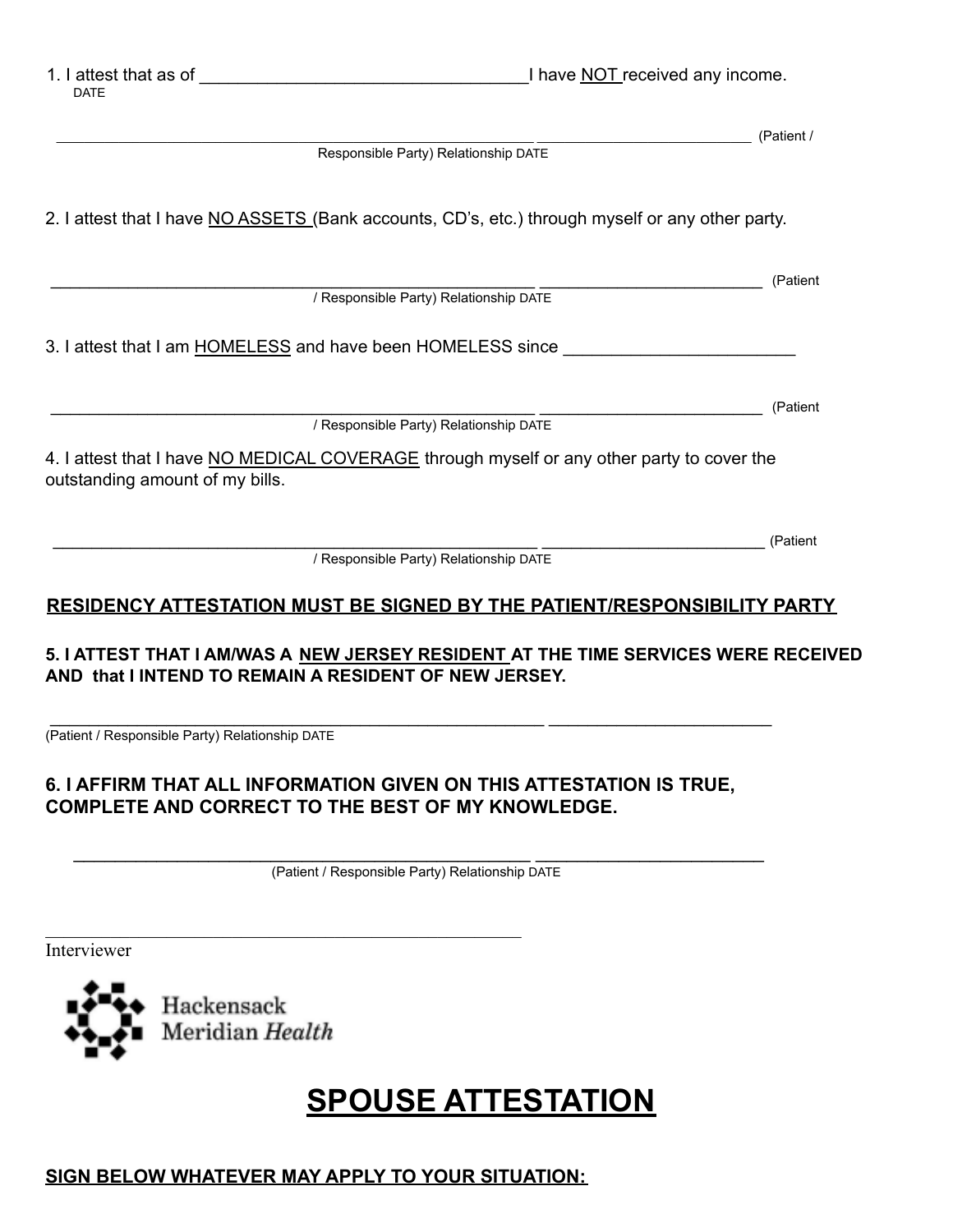1. I attest that as of  $\blacksquare$ 

 $\overline{\qquad \qquad }$  (Spouse / Responsible Party) Relationship DATE 2. I attest that I have NO ASSETS (Bank accounts, CD's, etc.) through myself or any other party. \_\_\_\_\_\_\_\_\_\_\_\_\_\_\_\_\_\_\_\_\_\_\_\_\_\_\_\_\_\_\_\_\_\_\_\_\_\_\_\_\_\_\_\_\_\_\_\_\_\_ \_\_\_\_\_\_\_\_\_\_\_\_\_\_\_\_\_\_\_\_\_\_\_ (Spouse / Responsible Party) Relationship DATE 3. I attest that I am HOMELESS and have been HOMELESS since \_\_\_\_\_\_\_\_\_\_\_\_\_\_\_\_\_\_\_\_ \_\_\_\_\_\_\_\_\_\_\_\_\_\_\_\_\_\_\_\_\_\_\_\_\_\_\_\_\_\_\_\_\_\_\_\_\_\_\_\_\_\_\_\_\_\_\_\_\_\_ \_\_\_\_\_\_\_\_\_\_\_\_\_\_\_\_\_\_\_\_\_\_\_ (Spouse / Responsible Party) Relationship DATE 4. I attest that I have NO MEDICAL COVERAGE through myself or any other party to cover the outstanding amount of my bills. \_\_\_\_\_\_\_\_\_\_\_\_\_\_\_\_\_\_\_\_\_\_\_\_\_\_\_\_\_\_\_\_\_\_\_\_\_\_\_\_\_\_\_\_\_\_\_\_\_\_ \_\_\_\_\_\_\_\_\_\_\_\_\_\_\_\_\_\_\_\_\_\_\_ (Spouse / Responsible Party) Relationship DATE **RESIDENCY ATTESTATION MUST BE SIGNED BY THE PATIENT/RESPONSIBILITY PARTY 5. I ATTEST THAT I AM/WAS A NEW JERSEY RESIDENT AT THE TIME SERVICES WERE RECEIVED AND that I INTEND TO REMAIN A RESIDENT OF NEW JERSEY.** \_\_\_\_\_\_\_\_\_\_\_\_\_\_\_\_\_\_\_\_\_\_\_\_\_\_\_\_\_\_\_\_\_\_\_\_\_\_\_\_\_\_\_\_\_\_\_\_\_\_\_ \_\_\_\_\_\_\_\_\_\_\_\_\_\_\_\_\_\_\_\_\_\_\_ (Spouse / Responsible Party) Relationship DATE

### **6. I AFFIRM THAT ALL INFORMATION GIVEN ON THIS ATTESTATION IS TRUE, COMPLETE AND CORRECT TO THE BEST OF MY KNOWLEDGE.**

 $\mathcal{L}_\text{max}$  , and the contract of the contract of the contract of the contract of the contract of the contract of the contract of the contract of the contract of the contract of the contract of the contract of the contr

 $\_$  , and the set of the set of the set of the set of the set of the set of the set of the set of the set of the set of the set of the set of the set of the set of the set of the set of the set of the set of the set of th (Spouse / Responsible Party) Relationship DATE

't h

Interviewer

# **LETTER OF SUPPORT / ASSISTANCE**